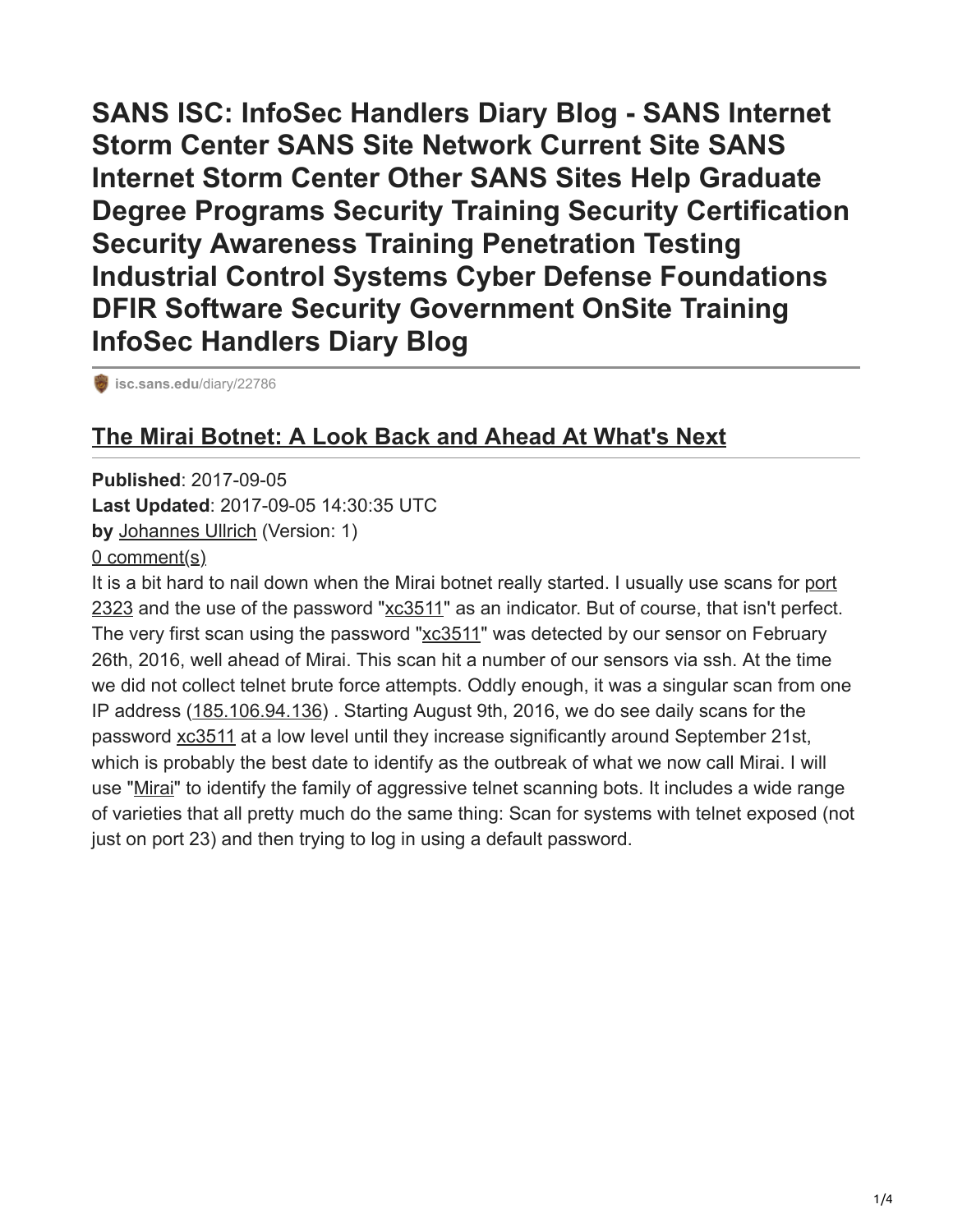

Figure 1: Port 2323 Scanning for 2016.

One of the first questions that keep coming up is how many hosts were or still are infected with Mirai. A back of the envelope calculation can be done by looking at the current rate of these scans. An average IP address will be hit once every 10 minutes. In my tests, I found that an infected system can scan about 200 IPs per second. To scan the entire internet, it will take an infected system about 200 days (accounting for the fact that Mirai does not scan about 20% of the IP address space). So to be hit about once every 10 minutes, we need only about 30,000 infected systems. This is likely a low estimate. I have seen a lot of Mirai connection attempts fail because the scanning system isn't responding in time, likely because it is not able to keep up with the scans. For port 23 scans, we do see around 100- 150,000 sources each day. This is not just Mirai, but other bots as well. Port 2323 only sees around 5-10,000 sources per day. These are likely remnants of the original Mirai versions. Later versions did not use port 2323 as much as earlier versions. So a reasonable estimate of infected systems is likely in the "more than 100,000" range.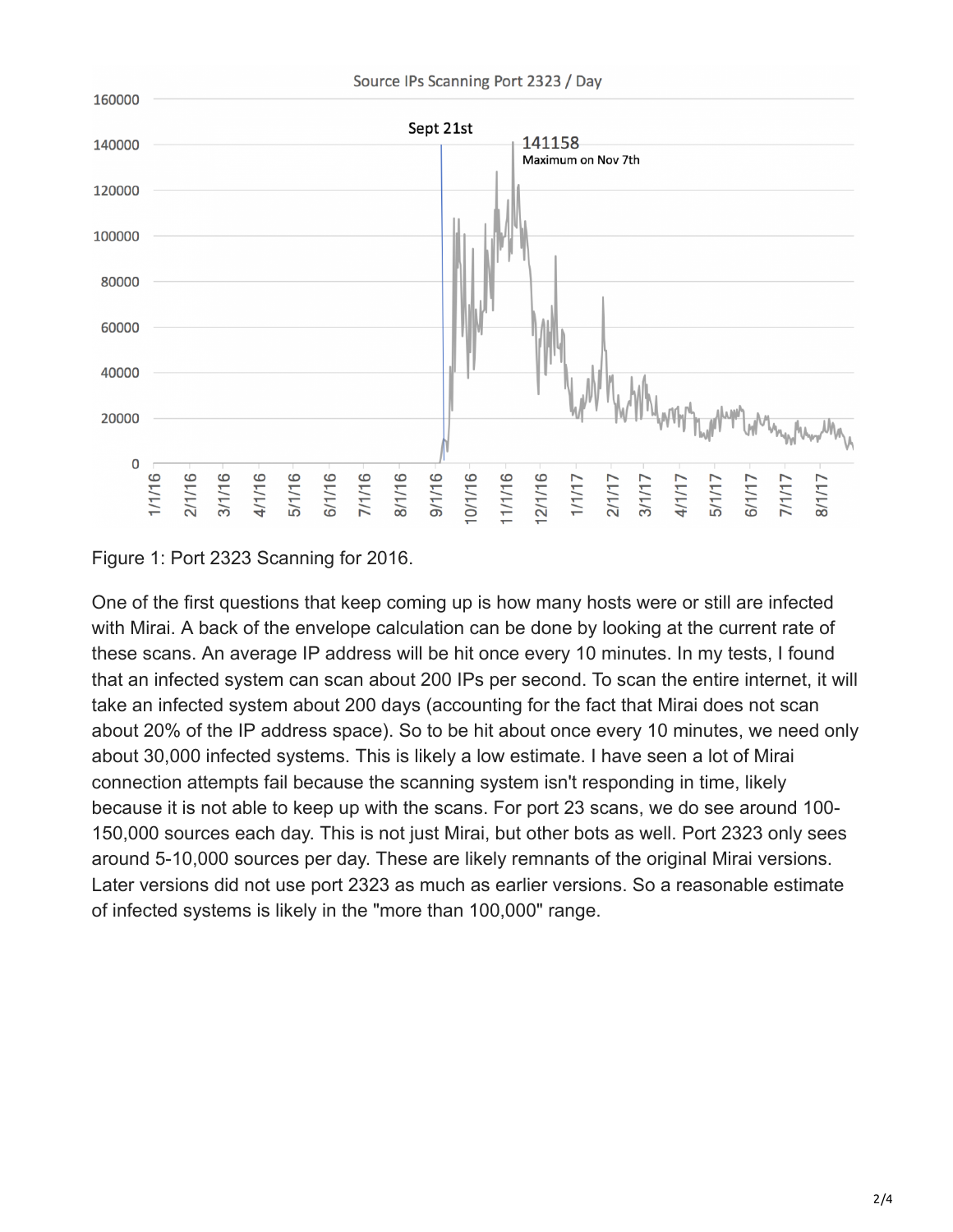

Figure 2: Decay of port 2323 scans and best fit.

Now the next question is: "How long will all this last". I took a look a the [port 2323](https://isc.sans.edu/port/2323) traffic, to see how it decayed over the last year. Like I have seen in prior bot outbreaks all the way back to Nimda/CodeRed, the decay is best matched using two components: A "fast part" of systems that are patched relatively fast, and a "slow" part of systems that take much longer to fix. For SQL Slammer, for example, the "fast" part was patched in a few hours, while the "slow" part was patched "never". For Mirai, the "fast" decay has a half life of 12 days, which is still pretty slow. The "slow" part has a half life of 150 days, and 1/3 of infected systems are part of the "slow" curve. The result: Mirai is going to stick with us for a few more years. There are many efforts underway to reach out to infected systems and to protect them. But for Mirai, these efforts appear to have reached a point of diminishing returns. Unlike SQL Slammer, Mirai does not affect the host network enough to force a fix, and the fix isn't all that easy (often there is no simple "patch". And the password can not be changed by the user).

A system is only "removed" from the infected pool if it is patched, retired or placed behind a firewall. A system that is rebooted will likely get infected immediatly so we do not have to account for them. The is possibly also a component of new systems connected to the internet. I did not account for them, but they would become part of either the short or long "half-life" component and just increase the amplitude of either. I will try and run a simulation for that as well later.

So what is next?